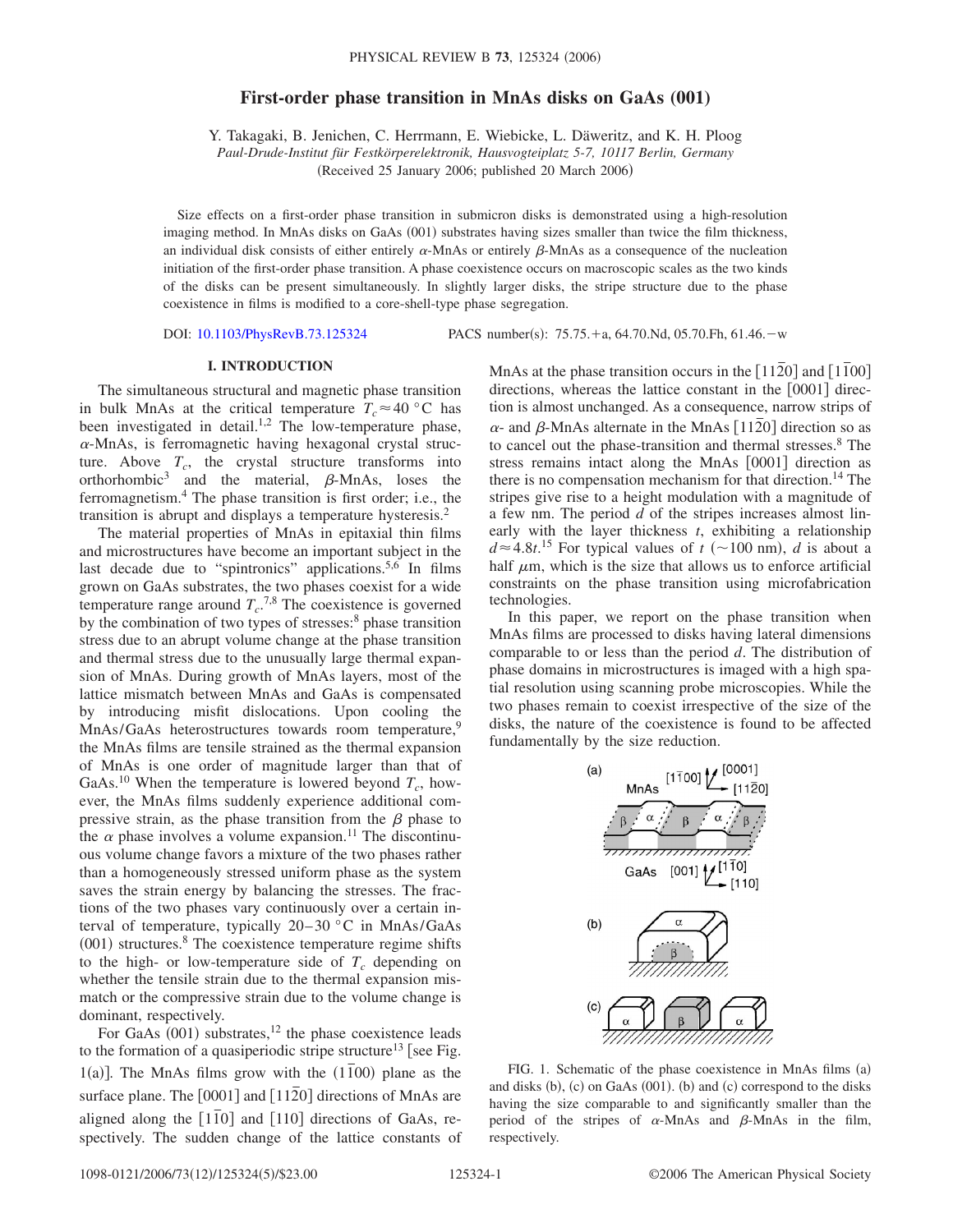

FIG. 2. X-ray diffraction curves  $(\omega - 2\theta \text{ scan})$  of a MnAs film (No. 1) on GaAs (001) and disks (Nos. 14 and 11) fabricated from the film at 29 °C using Cu  $K\alpha_1$  radiation. The three peaks are associated with the GaAs (006),  $\alpha$ -MnAs(3 $\overline{3}$ 00), and  $\beta$ -MnAs (060) reflections. The bars indicate the position of the peaks for the film. The curves are offset for clarity.

# **II. SAMPLE PREPARATION AND X-RAY-DIFFRACTION ANALYSIS**

Two high-quality MnAs films were grown on GaAs (001) substrates at 230  $\degree$ C by molecular-beam epitaxy.<sup>13</sup> We refer to the films as Nos. 1 and 2. The film thickness was 50 nm for both samples. The MnAs layer for No. 2 was grown on a GaAs buffer layer that included a buried  $Al_{0,3}Ga_{0,7}As$  layer. The embedded layer gave rise to a significantly lower  $\alpha$ -phase fraction ( $\approx$ 40%) in the film than that ( $\approx$ 70%) in film No. 1, plausibly due to a modification of the strain between the epilayer and substrate. The MnAs disks were fabricated from the epitaxial films using electron-beam lithography and Ar-ion milling. As the etch rate for MnAs is significantly smaller than that for GaAs, the etching proceeded typically about 100 nm deep into the GaAs substrate; i.e., MnAs disks were placed on top of GaAs pillars. The shape of the disks was either circular (for small disks), square (for large disks), or square with rounded corners (generally for medium-size disks). The disks were assembled in the form of a square array. We note that the magnetic interaction among the disks is negligibly small.

In Fig. 2, we show x-ray-diffraction (XRD) curves  $(\omega$ -2 $\theta$  scan with  $\omega$  being the glancing angle of incidence on the sample surface and  $2\theta$  the detector angle with respect to the incident beam) of film No. 1 and the disks fabricated from it at 29 °C. In addition to the GaAs  $(006)$  peak originating from the substrate, two peaks associated with the MnAs layer are present.<sup>8</sup> They are identified to be due to the  $\alpha$ -MnAs (33 $\overline{3}$ 00) and  $\beta$ -MnAs (060) reflections.<sup>16</sup> Based on the relative intensities of the two peaks and the ratio of their structure factors, the fractions of the  $\alpha$  and  $\beta$  phases of MnAs can be estimated. For the film in Fig. 2, for instance, 71% of MnAs is indicated to be in the  $\alpha$  phase.

The curves in Fig. 2 for the MnAs disks, having the sizes of 430 and 100 nm, reveal two immediate findings. (i) The

TABLE I.  $\alpha$ -phase fraction at 29 °C estimated using x-ray diffraction in two films and the disks fabricated from them. The size of the disks and the period of the disk arrays were determined from scanning-electron micrographs.

| Sample<br>N <sub>o</sub> . | <b>Size</b><br>(nm) | Array period<br>(nm) | $\alpha$ -phase fraction<br>$(\%)$ |
|----------------------------|---------------------|----------------------|------------------------------------|
| 1                          | film                |                      | 71                                 |
| 11                         | 100                 | 390                  | 76                                 |
| 12                         | 170                 | 750                  | 78                                 |
| 13                         | 220                 | 390                  | 81                                 |
| 14                         | 430                 | 760                  | 87                                 |
| 15                         | 800                 | 1450                 | 72                                 |
| $\overline{2}$             | film                |                      | 42                                 |
| 21                         | 75                  | 390                  | 38                                 |
| 22                         | 90                  | 390                  | 87                                 |
| 23                         | 95                  | 400                  | 49                                 |
| 24                         | 140                 | 520                  | 58                                 |

amount of the  $\alpha$  phase increases in the disks. The  $\alpha$ -phase fraction for various sizes of the disks is summarized in Table I. (ii) The shift in the position of the  $\alpha$ -MnAs  $(3\overline{3}00)$  peak indicates that the lattice constant of  $\alpha$ -MnAs enlarges in the

direction normal to the surface. The sizes of the smallest disks are significantly less than the period of the  $\alpha$ - $\beta$  stripes, which is 220 nm as determined by atomic-force microscopy (AFM), so that the stripe structure can no longer be accommodated within the disks. In addition, the exposed side walls of the disks help to relax the stress. It was observed in Ref. 14 that the  $\beta$ -MnAs segments in the stripe structure were converted to the ferromagnetic phase when the adjacent  $\alpha$ -MnAs segments were removed by a phase-selective wet chemical etching. One may hence expect an abrupt transition between  $\alpha$ -MnAs and  $\beta$ -MnAs which is inherent for the first-order phase transition to be restored in such small disks. That is, the MnAs in the small disks should transform entirely into the  $\alpha$  phase at room temperature. Although  $\alpha$ -MnAs increased its fraction in all but one disk, the existence of both phases is apparent (see Table I), contrary to this expectation. As the initial phase fractions in the two films are significantly different, the phase coexistence in small disks is evidenced to be generic.

### **III. MAGNETIC-FORCE MICROSCOPY**

In order to clarify the mechanism for the coexistence of the two phases within disks, we examined the magnetic properties of the disks using magnetic-force microscopy (MFM). We exploit the advantage that the distribution of  $\alpha$ and  $\beta$ -MnAs can be determined as the regions of ferromagnetic and nonmagnetic components. We note that the phase distribution of first-order phase transitions has been studied typically using an optical microscope, $17$  for which the spatial resolution is limited to micron scales. Our approach allows us to study the phase transitions with a high resolution.

In Figs.  $3(b)$  and  $4(b)$ , we show MFM images of the MnAs disks having the sizes of 170 and 100 nm, respec-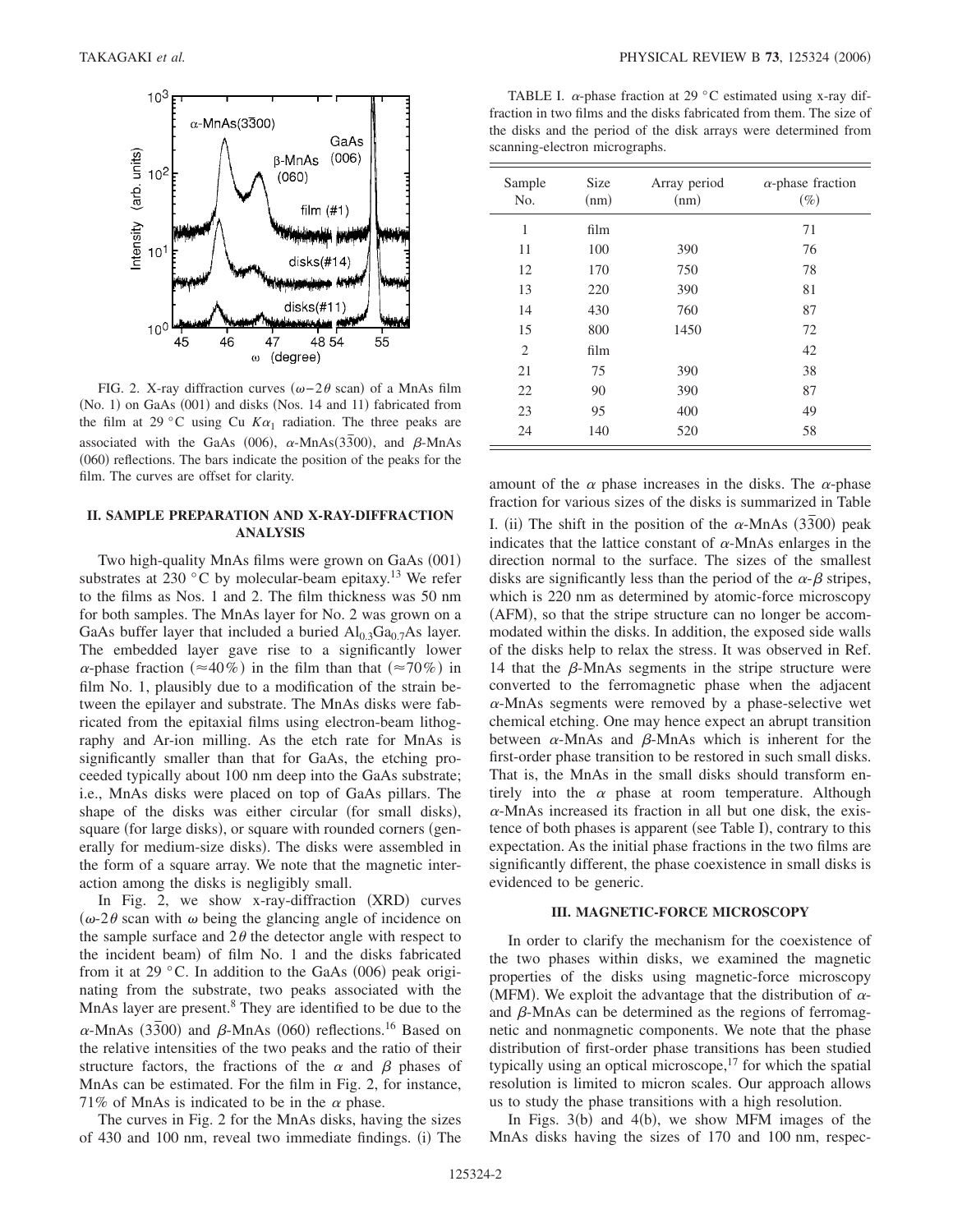

FIG. 3. Atomic-force (a) and magnetic-force (b) micrographs of 170-nm-large disks (No. 12) at 25 °C. The upper-left image in (a) is the scanning-electron micrograph of a typical disk. The horizontal thick arrows in (c) indicate the magnetization direction of the double magnetic domain in the disks, in correspondence to the image in (b).

tively. In our MFM setup, the magnetic field normal to the surface is detected by a scanning tip. The bright and dark contrasts in the MFM images correspond to the areas where the magnetic fields are directed out of and towards the surface plane, respectively. In identifying the ferromagnetic regions in the MFM images, it is important to understand the magnetic-domain structure in submicron disks.18 While the magnetic moments lie within the surface plane as a result of the shape anisotropy, ferromagnetic disks exhibit a transition from multiple magnetic domains to single magnetic domain upon reducing the disk diameter. When the diameter is larger than a critical value, the magnetic structure of the disks is a closure-flux-type multidomain state. In disks smaller than the critical size, in contrast, the domain-wall energy exceeds the magnetostatic energy arising from stray fields. Thus, each disk consists of a single magnetic domain even in a demagnetized state. As we demonstrate below, the critical size for the single-magnetic-domain regime is around 100 nm for the present MnAs disks.

The five disks contained in the middle row and the righthand-side column in Fig. 3(b) possess a single magnetic moment with its direction as illustrated in Fig. 3(c). (The magnetization direction is indicated by two arrows due to the reason that will soon become clear below.) Due to the extremely large uniaxial magnetocrystalline anisotropy in MnAs films, $7,19$  these single magnetic moments are always



FIG. 4. Atomic-force (a) and magnetic-force (b) micrographs of 100-nm-large disks (No. 11) at 25 °C. The upper-right image in (a) is the scanning-electron micrograph of a typical disk. The phase (for the  $\beta$ -MnAs disks) or the magnetization direction (for the  $\alpha$ -MnAs disks) of the disks corresponding to the image in (b) is illustrated in (c).

oriented along the magnetic easy axis, which lies along the MnAs [1120] direction. The rest of the four disks in Fig. 3(b) exhibit two magnetic domains with antiparallel magnetization orientation. The multidomain states in disks that are somewhat larger than the critical size contain no more than two magnetic domains due, again, to the huge uniaxial anisotropy. This is in contrast to the fourfold-symmetric domains observed in the disks processed from roughly isotropic ferromagnetic films, such as Fe and  $Co^{20}$ 

Out of 44 disks observed in No. 12, 23 disks exhibited the antiparallel configuration. The numbers of the disks that showed a single magnetic moment pointing to the left and right were both 10. One disk vanished in the MFM image. We will return to this phenomenon later.) That the numbers of the left- and right-pointing disks are identical is a consequence of the sample having been intentionally demagnetized prior to the MFM imaging by heating it to  $\sim 60$  °C, at which MnAs becomes entirely the nonmagnetic  $\beta$  phase. The fact that almost half the demagnetized disks exhibit antiparallel magnetic moments implies that the 170-nm-large disks are in the double-domain state with the magnetic moments being directed randomly. The configuration of the single magnetic moment was obtained when the magnetization directions of both domains were the same by coincidence.

Despite the considerable amount of  $\beta$ -MnAs indicated by the XRD curve, the identical size of the image of the disks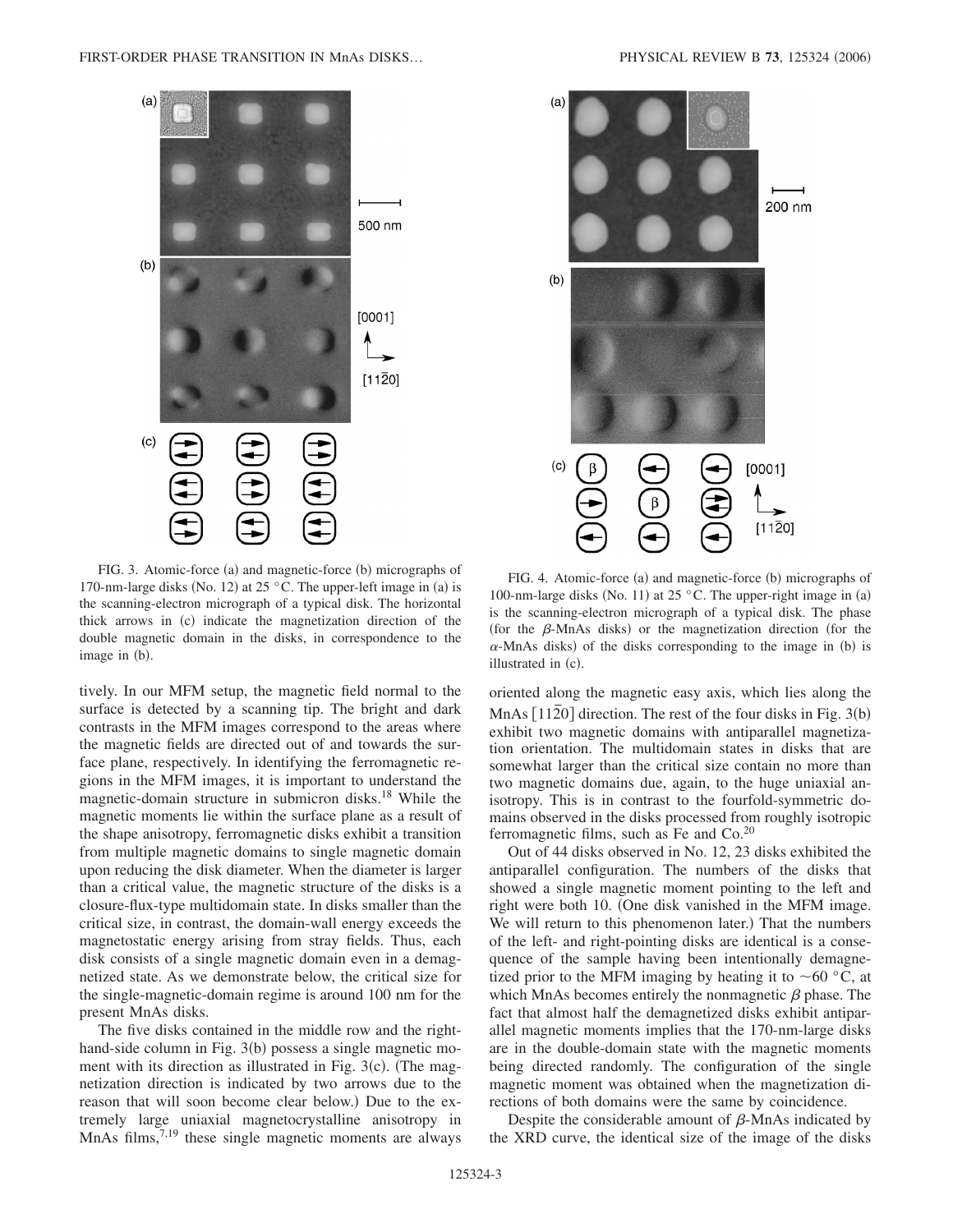taken by MFM and that obtained by the same scanning tip in the AFM mode, Fig.  $3(a)$ , reveals that the entire top surface of the disks consists of ferromagnetic  $\alpha$ -MnAs. We note that the disks appeared larger in MFM and AFM images than in the scanning-electron micrograph, which is shown at the upper-left corner in Fig.  $3(a)$ , as the height of the etched MnAs/GaAs pillars was too large for the scanning-tip microscopies to enable faithful imaging of the disk size. The size difference is even more pronounced in Fig.  $4(a)$  as the disk diameter is smaller than the pillar height.] Therefore,  $\beta$ -MnAs is indicated to be buried underneath, plausibly in the vicinity of the MnAs-GaAs interface as illustrated in Fig. 1(b). On the one hand, the stress-free surface MnAs is in the  $\alpha$  phase as  $T_c$  of bulk MnAs is above room temperature.<sup>14</sup> The additional surface area at the side of the disks after the microstructuring leads to an increase of the  $\alpha$ -phase fraction, as observed by XRD. On the other hand, the interior of the disk will be kept under a significant stress by the substrate, thereby stabilizing the  $\beta$  phase. The expansion of the lattice in the vertical direction indicated by the XRD curves for the disks in Fig. 2 may be regarded as evidence that the MnAs disks are not completely free of stress even in the smallest disks, since the suppression of the compressive strain in the in-plane direction by the microstructuring should result in a contraction of the lattice in the vertical direction. Therefore, the phase coexistence persists by modifying the distribution of the two phases to the core-shell-like configuration. The redistribution of the two phases has a serious consequence when microstructured MnAs is employed as, for instance, spin injectors and detectors since the nonmagnetic phase is placed at the MnAs-GaAs interface.<sup>6</sup>

The situation is markedly different when the disk size is 100 nm (No. 11). Many of the disks are characterized by a single magnetic moment. Among the 50 disks we examined, 26 and 6 disks indicated a single magnetic domain with the magnetization pointing to left and right, respectively. The sample was again intentionally demagnetized prior to the MFM imaging.) The antiparallel-double-domain feature was observed only in 10 disks. As the number of singlemagnetic-domain disks is well more than that expected for the coincidental alignment of two magnetic moments, the critical disk size for the transition between the multiple- and single-magnetic-domain regimes is indicated to be around 100 nm. Moreover, the most striking feature in No. 11 is that as many as 8 disks (16% of the total number of the disks) are not visible in the MFM image. Notice the two missing disks of the array in Fig. 4(b). Only 1 out of 44 disks similarly disappeared in the MFM image from No. 12. If the magnetic domain is of a vortex type, the magnetic contrast would be weak owing to the few stray fields. Given the gigantic uniaxial anisotropy in MnAs films, however, it is very unlikely that the magnetic moments can tilt away from the easy axis. In MnAs wires with a width only about twice the layer thickness, the magnetization direction remained undisturbed even though the wires were stretched perpendicular to the easy axis.<sup>14</sup> This corroborates that the uniaxial magnetocrystalline anisotropy overwhelms the shape anisotropy. We therefore conclude that the vanished disks are fully occupied by the  $\beta$  phase. These disks already account for two-thirds of the  $\beta$ -MnAs shown to be present by the XRD curve. We

presume that most of the rest of the disks—i.e., the ferromagnetic disks—consist completely of  $\alpha$ -MnAs.

The two phases of MnAs no longer share a single disk when the disk size is smaller than 100 nm. The phase transition within a disk is hence indeed abrupt. Nevertheless, the phase coexistence survives on a macroscopic scale. The disks are divided to those composed of  $\alpha$ -MnAs and those composed of  $\beta$ -MnAs instead of the phase of all the disks being driven to a favored one. It is reasonable to assume that the number counting of the  $\alpha$ -MnAs disks and the  $\beta$ -MnAs disks yields the phase fractions expected for the ordinary phase coexistence in films, provided that the reduced stress due to the increased surface areas is properly accounted for to increase the  $\alpha$ -phase fraction.

The simultaneous presence of the  $\alpha$ -phase disks and the  $\beta$ -phase disks is a manifestation of the nucleation initiation of the first-order phase transition of MnAs. While the temperature crosses  $T_c$  to the condition corresponding to a new phase, a first-order phase transition does not occur immediately. The system stays in a metastable state until nuclei are formed by surmounting the potential barrier separating the phases. The nuclei are favored and thus grow further until a macroscopic phase transition has been realized. Since the disks in the array are independent from each other, whether each disk maintains its existence in the metastable phase or changes to the stable phase is a stochastic process. The disks can be in either phase with a certain probability. Although the phase transition in the small disks hence resembles that in a bulk, we emphasize that the metastable states appear to be stabilized by the stress from the substrate. $^{21}$  The temperature range for the thermal hysteresis in a bulk MnAs is above room temperature.2 This explains the observation in Fig. 3 that the surface MnAs is almost completely in the  $\alpha$  phase. The fairly large number of  $\beta$ -MnAs disks at room temperature, therefore, highlights an undiminished influence of the substrate.

#### **IV. CONCLUSION**

In conclusion, we have investigated the phase transition between the  $\alpha$  and  $\beta$  phases of MnAs in a mesoscopic system using a high-resolution imaging method. In medium-size disks, the phase coexistence persists by adopting a coreshell-type phase segregation. When the disk size is further reduced, the phase distribution is "quantized" to a particle like behavior, in reminiscence of the photons in the distribution of light intensities. Individual disks are required to be either entirely in the  $\alpha$  phase or entirely in the  $\beta$  phase due to the nucleation initiation of the first-order phase transition of MnAs. However, one can predict only the probability of the phase for a single disk. A macroscopic phase coexistence remains as a supersaturation. The size effects are thus demonstrated to alter the nature of the phase transition in nanometer-scale disks.

#### **ACKNOWLEDGMENT**

Part of this work was supported by the Federal Ministry of Education and Research (nanoQUIT program).